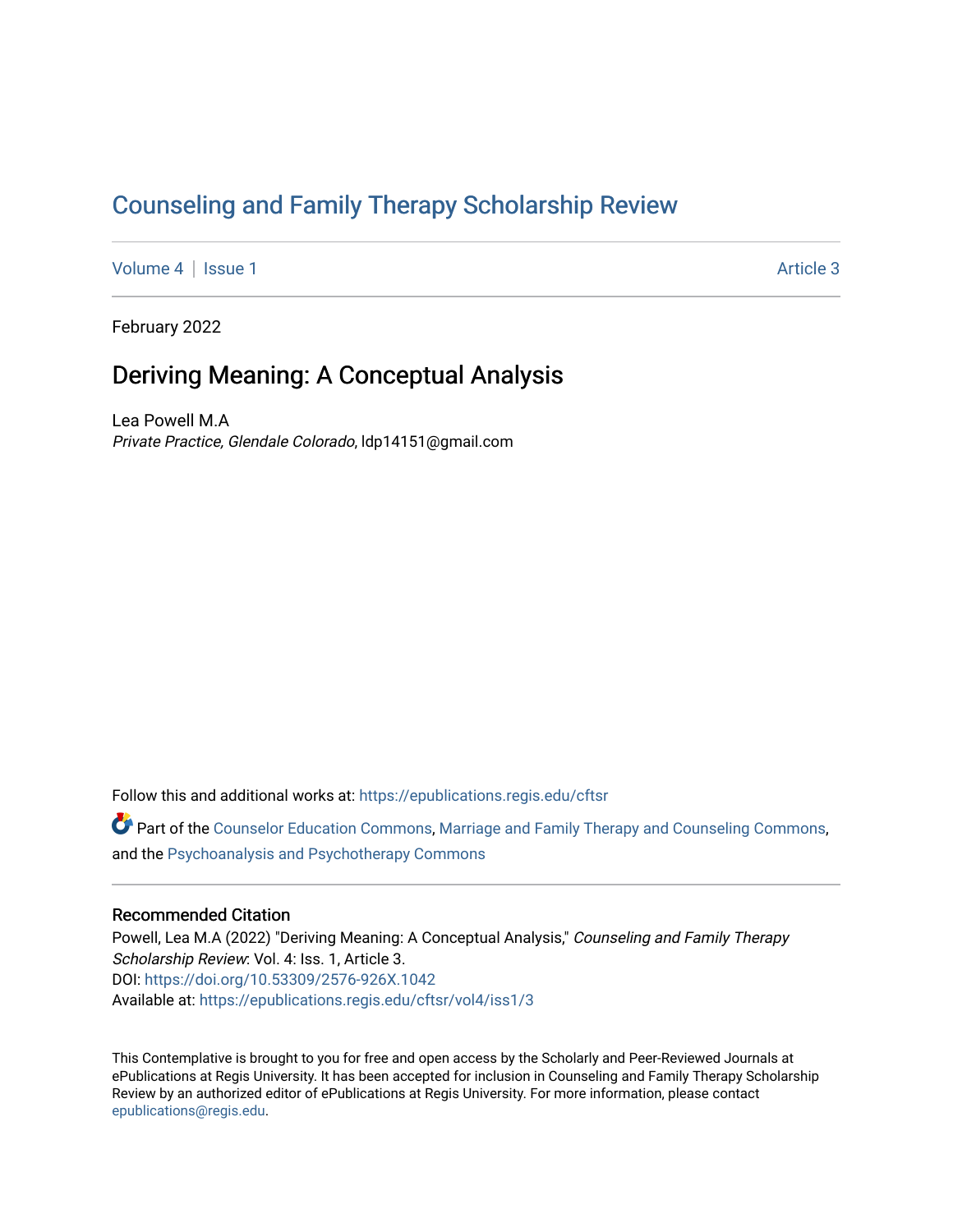## **Deriving Meaning: A Conceptual Analysis**

## LEA POWELL, M.A *Lea Powell, PLLC, Private Practice, Glendale, Colorado*

This article serves as a conceptual analysis to explore and interrogate the definition of meaning through the framework of collective trauma and uncertainty. The author uses the COVID19 pandemic as a reference point to illustrate models of behavior sustained by the onset of collective trauma. Unpredictability and adversity are amongst the factors identified as key underpinnings preluding the search for meaning, while the implication of resilience, identification of self, and group dynamics are examined. Previous research is integrated to understand the foundational constructs of meaning, while semantic interpretations challenge the objectivity of identified constructs. The relationship between self-satisfaction and meaning is explored, with gratitude being recognized as a mediator factor. Concluding remarks advocate for continued exploration to facilitate self-fulfillment and satisfaction while flexibility, patience, and the accommodation of protective factors are cited as adaptive resources to facilitate collective healing. *KEYWORDS:* meaning, collective trauma, covid19, purpose, adversity.

#### **Defining Meaning amid Collective Trauma**

Following the onset of the COVID19 pandemic, lives were disrupted, routine was replaced by uncertainty, and we watched as the world adapted to a new sense of normalcy. An increased sense of community became transparent as we found new ways of connecting. Our accessibility to diverse digital resources enabled us to reach out to others in new and innovative ways. Through the application of these resources, we witnessed the celebration of frontline workers, unique suggested activities promoted to keep spirits high, and the creation and learning of new movements and dance. This increased sense of community and connection is expected following the aftermath of shared trauma, permitting individuals to construct a social script used to facilitate processing and grieving (Gortner & Pennebraker, 2003). Collectively, a sense of hope and resilience was felt across the world amid depression, anxiety, hopelessness, and grief. It became clear that people were holding tightly to anything that would enable them to keep their heads above water throughout this disruption.

The role and search for meaning was first theorized by Victor Frankl, who used his own experience as a prisoner in a Nazi Concentration camp to examine the relationship between meaning and adversity (Frankl, 1963). Frankl observed that the prisoners who were able to derive meaning through their experiences were the same ones likely to survive horrific conditions (Updegraff et al., 2008). In addition to adversity, Theorists and researchers alike contend that people most often seek meaning and explanation from unanticipated or unexpected events (Olson et al., 1996). The footprint left by the COVID19 pandemic has challenged previously held narratives for many, leading people to question their greater purpose and search for meaning.

#### **Internal and External Influences**

Social Psychology research Muldoon et al. (2020) suggests that while the capacity for trauma can destructively restructure a person's self-concept, it is not without noting that many people report renewed meaning, connection, and an enhanced sense of self following trauma or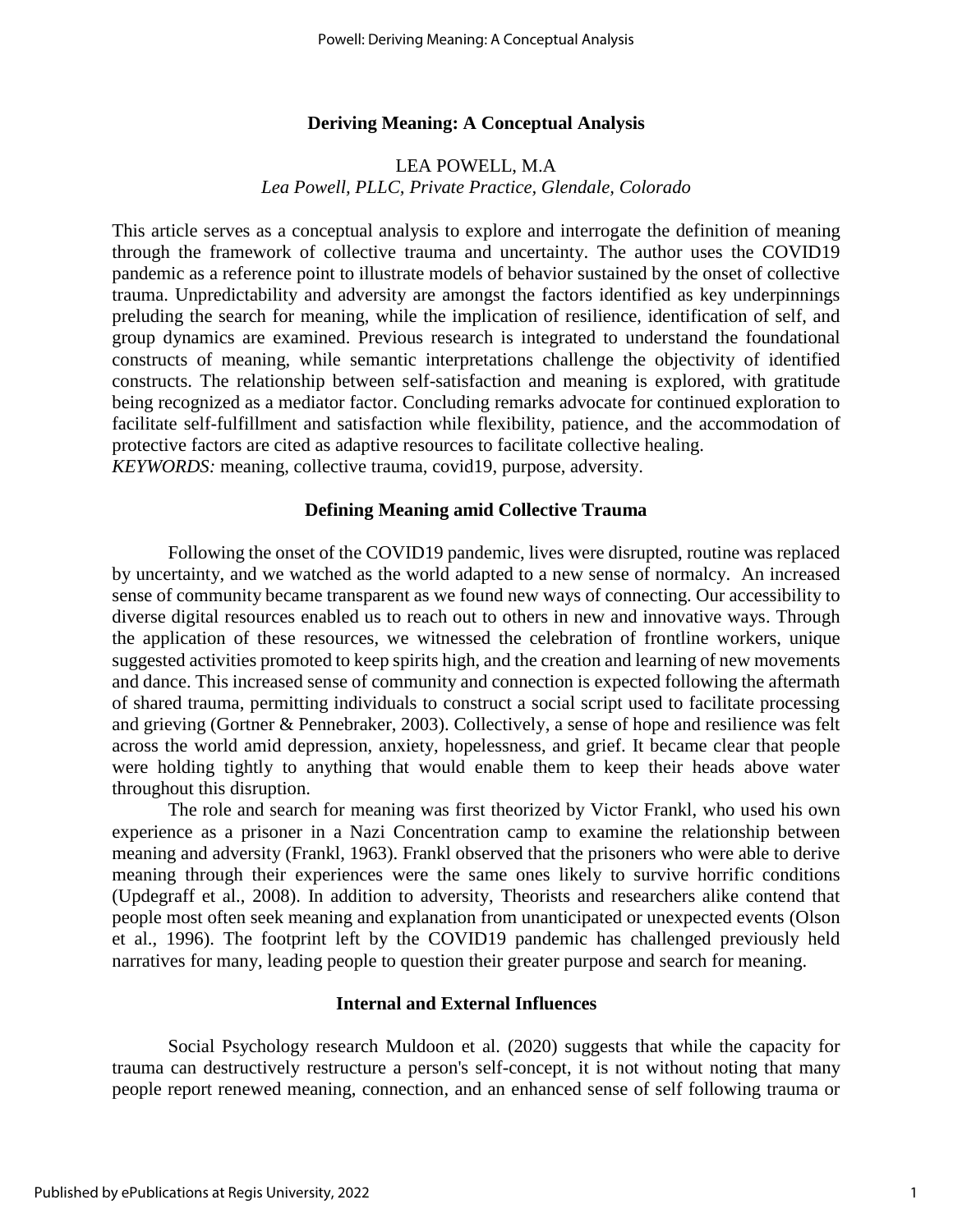adversity (Muldoon et al., 2020). Additionally, meaning-making, connection, and an enhanced sense of self are more likely to occur when group membership serves as a mediating force for social belonging and defining oneself in terms of a larger collective (Muldoon et al., 2020).

However, what happens when we change social groups based on the effects sustained from collective trauma? The systemic changes that have occurred following the onset of COVID19 have created a dissonance between self-concept and group status. An individual who once integrated their self-concept and group status as an employed worker may now belong to an entirely different group composed of individuals receiving unemployment benefits following a lay-off due to the pandemic. Research suggests that the group the individual strongly associates with the most is the one with the attributes that the individual most aligns with (Roth et al., 2018). However, are these attributes based on qualities identified as worthy by self or representative of expectations deemed worthy by external factors and influence? Can we ever really separate internal motivations and expectations from external, societal, and other macro- level expectations representative of group memberships, or are the two so deeply intertwined that we are unable to distinguish ourselves from others? This begs the question, if meaning can be fostered by defining oneself as part of a larger collective, can we ever obtain it internally, or is meaning entirely connected to systemic influence?

If one is intrinsically motivated by external means based on lived experience and societal expectations, one can argue that the exploration of meaning is inherently subjective. Despite advancements in research exploring contributing factors to obtain meaning using multidimensional models, the ambiguity remains the same and neglects the complexity of meaning as a construct. Psychological literature has sought to deconstruct this construct, with the greatest consensus being centered on three facets: significance, purpose, and coherence (Heintzelman & King, 2014; Steger, 2012). Authors Martela and Steger (2016) argue that exploring these three facets is merely one part of the exploration towards meaning and encourages separating metaphysic interpretations of meaning from psychological to decrease ambiguity (Martela & Steger, 2016). Through a psychological framework, meaning aims to look at subjective experiences from human beings through verbal report (2016); however, defining interpretations of the three facets used to categorize meaning may demonstrate significant variability despite steps to unify these terms as illustrated through the work of Martela and Stegler (2016).

## **Semantic Relationships**

Because there is so much variability within subjective experiences, it may be helpful to understand semantics better to elicit more concrete interpretations. Meaning is defined as "the thing one intends to convey" (Miriam-Webster, n.d), which can be understood as a resolution or an understanding of a previously undefined concept. Research (Olson et al., 1996) identifies unexpected and unexplained events as contributing factors that often lead towards one's search for meaning, suggesting that if we lack an understanding of something, we must find a way to make sense of it. To make sense of uncertainty is to seek comfort and decrease distress. If cannot derive an explanation that serves to mediate our distress, we may look for guidance in other areas.

It is common for individuals to seek guidance in other areas in life, such as through faith – a sense of connectedness to something larger than themselves. To have faith means to trust, while trust can be defined as a firm belief in reliability (Miriam-Webster, n.d). Essentially, to trust is to be ok with not having enough information to securely approach a situation, yet, having the courage to sit with that uncertainty in hopes of something working positively or predictably, if not, being able to accept potential adversity. In examining the relationship between trust and meaning, they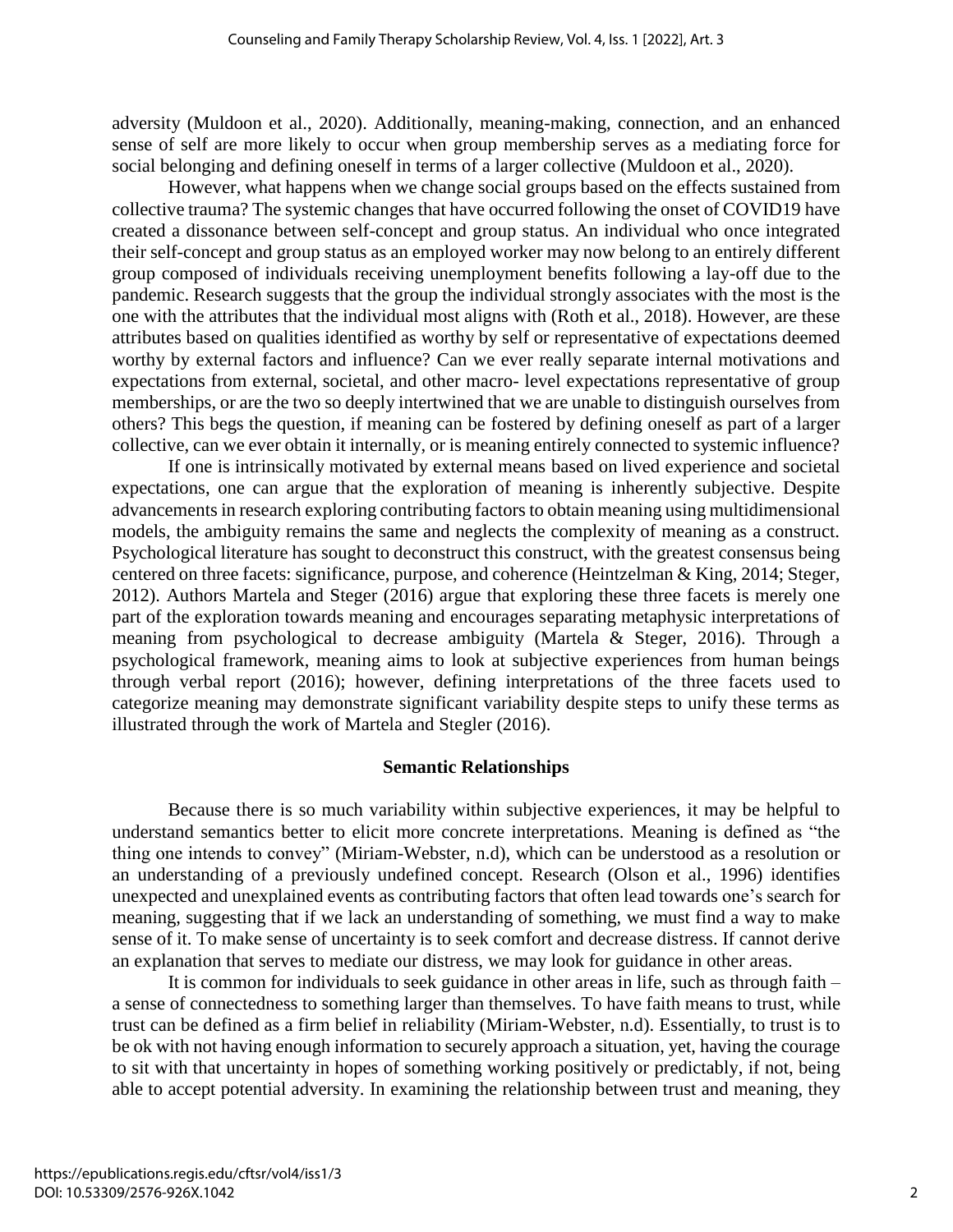appear to contradict one another. To trust is to accept uncertainty, while meaning seeks to find the answer to uncertainty. If meaning is derived through seeking information and further exploration, can trust and meaning co-exist, or does trust merely exist within this context to alleviate distress and suffering?

### **Disrupting the Unknown**

Could we then conclude that there needs to be uncertainty for meaning to exist? To be uncertain is to have no information to foster understanding, and several factors prelude this concept including inaccessibility to resources. If we lack the means to explore the world, could traveling to new territories better increase our understanding and facilitate an evaluation of its merit? If we lacked financial means, could we derive meaning out of wealth derived by successful careers? Through education, learning, and exploration, we expand our knowledge and fill the gap where uncertainty lives. Once adequate information has been obtained, we are likely to feel less anxious, more comfortable, and secure because the uncertainty has been mediated by understanding and through a position where we are in control of facilitating this change.

#### **Gratitude**

When a point of understanding has been reached, is it possible to foster this newfound sense of meaning? Numerous studies (Park et al., 2010; Steger et al., 2008) have sought to investigate the relationship between life satisfaction and meaning, with research supporting a positive association when meaning is already present and or to be further pursued (Steger et al., 2008). Additionally, when satisfaction of life increases, it is to be expected that gratitude increases accordingly (Unanue et al., 2019), which suggests that gratitude can serve as a mediating force to foster the positive attributes and life satisfaction that arise out of meaning exploration. Further research is necessary to explore how developed meaning can be sustained; however, through critical analysis and in correlation with current research, it can be reasonably assumed that continued exploration may serve as the primary factor involved.

#### **Moving Forward During Times of Heightened Uncertainty**

As we witness the reopening of society following the restrictions set in place in response to the COVID19 pandemic, the days of holding tightly to small accomplishments and a celebrated sense of community begin to diminish in favor of re-integrating back into our previously established routines. However, reintegration into previously identified normalcy dismisses the warranted need for caution and flexibility following the experience of collective trauma.

The adversity we endured and continue to endure from the COVID19 pandemic has induced feelings of anxiety and uncertainty, enabling us to challenge previously held narratives and the world around us. For many, it was the first time a search for meaning included a reflective review of one's internal process outside of external influence and expectations, which likely has led to heightened levels of confusion and cognitive dissonances. It is necessary to move forward with any tragedy, trauma, or adversity; however, the move forward should be accompanied by patience, flexibility, and the integration of protective factors to promote collective healing.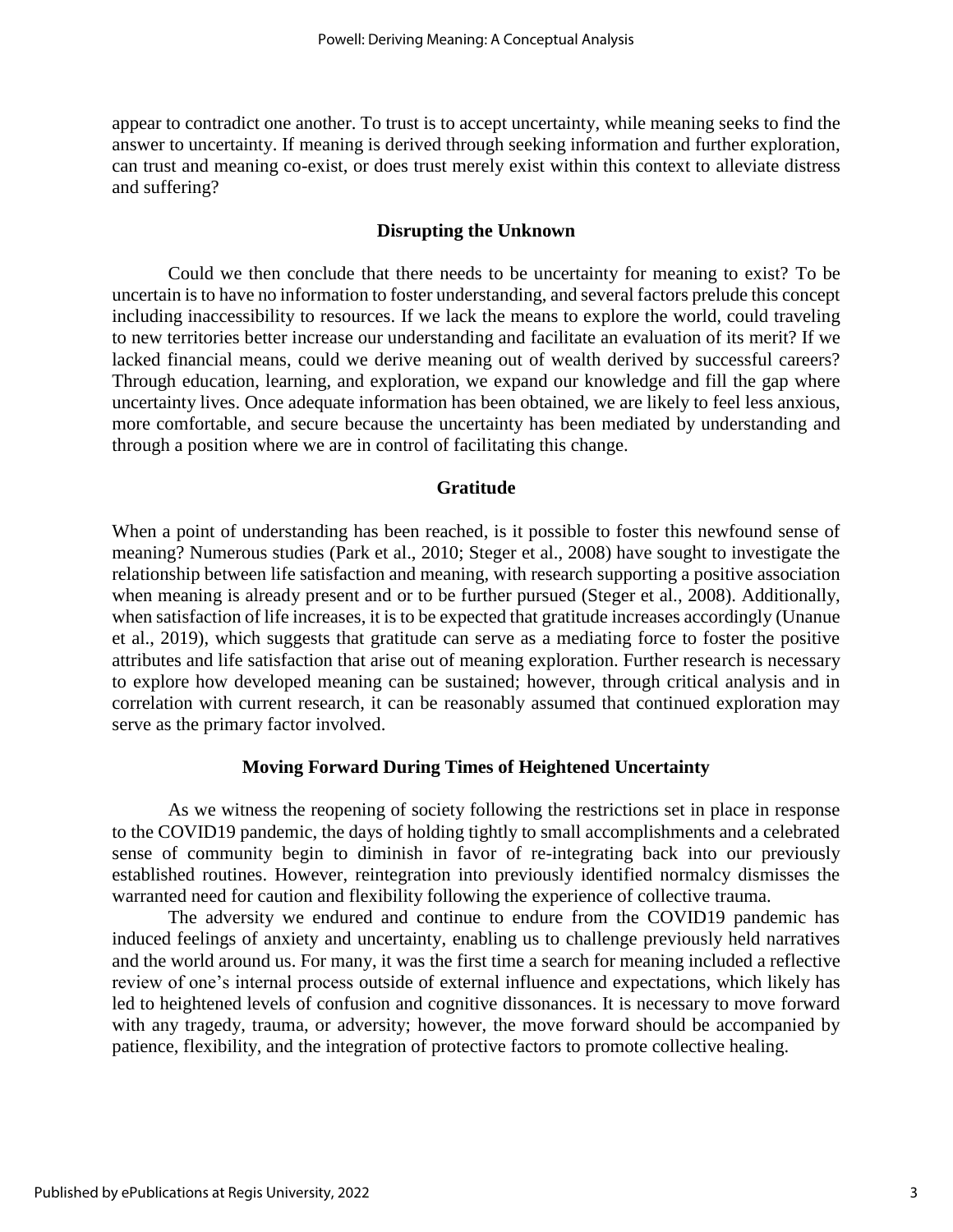## **Closing Remarks**

Meaning cannot be quantified objectively as each one of us is comprised of a multitude of experiences that shape who we are; while it is possible to share defining terms of meaning based on similarities in experience, our understanding, and interpretation of experience will always remain subjective Many of us will seek further exploration to derive meaning when uncertainty arises to decrease anxiety and distress in correlation with current research. It is important to note that through this framework, the search for meaning has no finality. Through shifting our internal dialogue and narratives to accept this conceptualization, we are more likely to reap the benefits of this exploration, including increased levels of life satisfaction. When we can present as the best versions of ourselves, we can more readily practice incorporating gratitude to support internal healing and foster collective growth.

## **References**

- Frankl, V. (1963). *Man's search for meaning.* New York: Washington Square Press.
- Gortner E.M., & Pennebaker J.W. (2003). The archival anatomy of a disaster: Media coverage and community-wide health effects of the Texas A&M bonfire tragedy. *Journal of Social and Clinical Psychology*, *22*(5), 580–603.
- Heintzelman, S. J., & King, L. A. (2014). Life is pretty meaningful. *American Psychologist*, *69*(6), 561–574. https://doi.org/10.1037/a0035049
- Martela, M., & Stegler, M.F (2016). The three meanings of meaning in life: Distinguishing coherence, purpose, and significance. *The Journal of Positive Psychology*, *11*(5), 531- 545. https://doi.org/10.1080/17439760.2015.1137623
- *Meaning.* (n.d). Merriam-Webster. [https://www.merriam-webster.com/dictionary/meaning.](https://www.merriam-webster.com/dictionary/meaning)
- *Trust*. (n.d). Merriam-Webster. https://www.merriam-webster.com/dictionary/trust.
- Olson, J. M., Roese, N. J., & Zanna, M. P. (1996). Expectancies. In A. W. Kruglanski, & E. T. Higgins (Eds.), *Social Psychology: A Handbook of Basic Principles*. (pp. 211-238). Guilford Press.
- Muldoon, O.T., Haslam, S.A., Haslam, C., Cruwys, T., Kearns, M., & Jetten, J. (2019). The social psychology of responses to trauma: social identity pathways associated with divergent traumatic responses. *European Review of Social Psychology*, *30*(1), 311-348. https://doi.org/10.1080/10463283.2020.1711628
- Park, N., Park, M., & Peterson, C. (2010). When is the search for meaning related to life satisfaction? *International Association of Applied Psychology*. *2*(1), 1-13. https://doi.org/10.1111/j.1758-0854.2009.01024.x
- Roth, J., Steffens, M. C., & Vignoles, V. L. (2018). Group membership, Group change, and Intergroup attitudes: A Recategorization model based on Cognitive Consistency Principles. *Frontiers*. <https://doi.org/10.3389/fpsyg.2018.00479>.
- Steger, M., Kashdan, T., Sullivan, B., & Lorentz, D. (2008). Understanding the Search for Meaning in Life: Personality, Cognitive Style, and the Dynamic Between Seeking and Experiencing Meaning. *Journal of personality*. *(76)*2, 199-228. https://10.1111/j.1467- 6494.2007.00484.x.
- Steger, M. F. (2012). Experiencing meaning in life Optimal functioning at the nexus of wellbeing, psychopathology, and spirituality. In P. T. P. Wong (Ed.), The human quest for